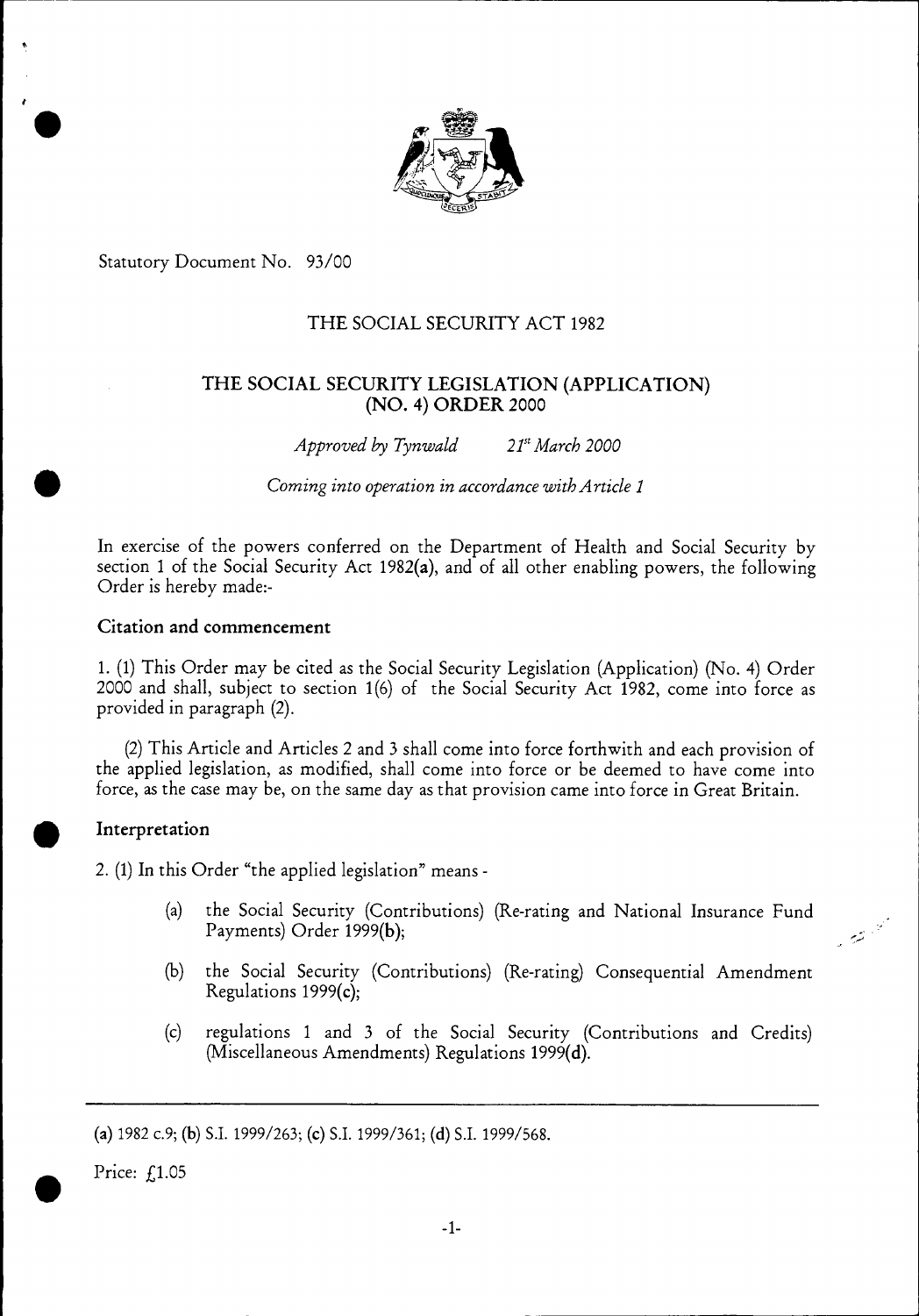- (2) Unless the context otherwise requires
	- (a) any reference in any of the applied legislation to any provision in an instrument of a legislative character which is not itself a provision of any of the applied legislation shall be construed as if the provision so referred to had been in force in the Island from the date on which that instrument of a legislative character had effect in Great Britain;
	- (b) reference in any legislation applied by this Order to any provision of any such legislation or of any other legislation applied to the Island by an Order under section 1 of the Social Security Act 1982 or section **1** of the Pension Schemes Act 1993(a), shall be construed as a reference to that legislation as it has effect in the Island.

# **Application to the Island of the applied legislation**

3. The applied legislation, as modified and shown as Schedules to this Order, shall apply to the Island as part of the law of the Island.

(a) 1993 c.48.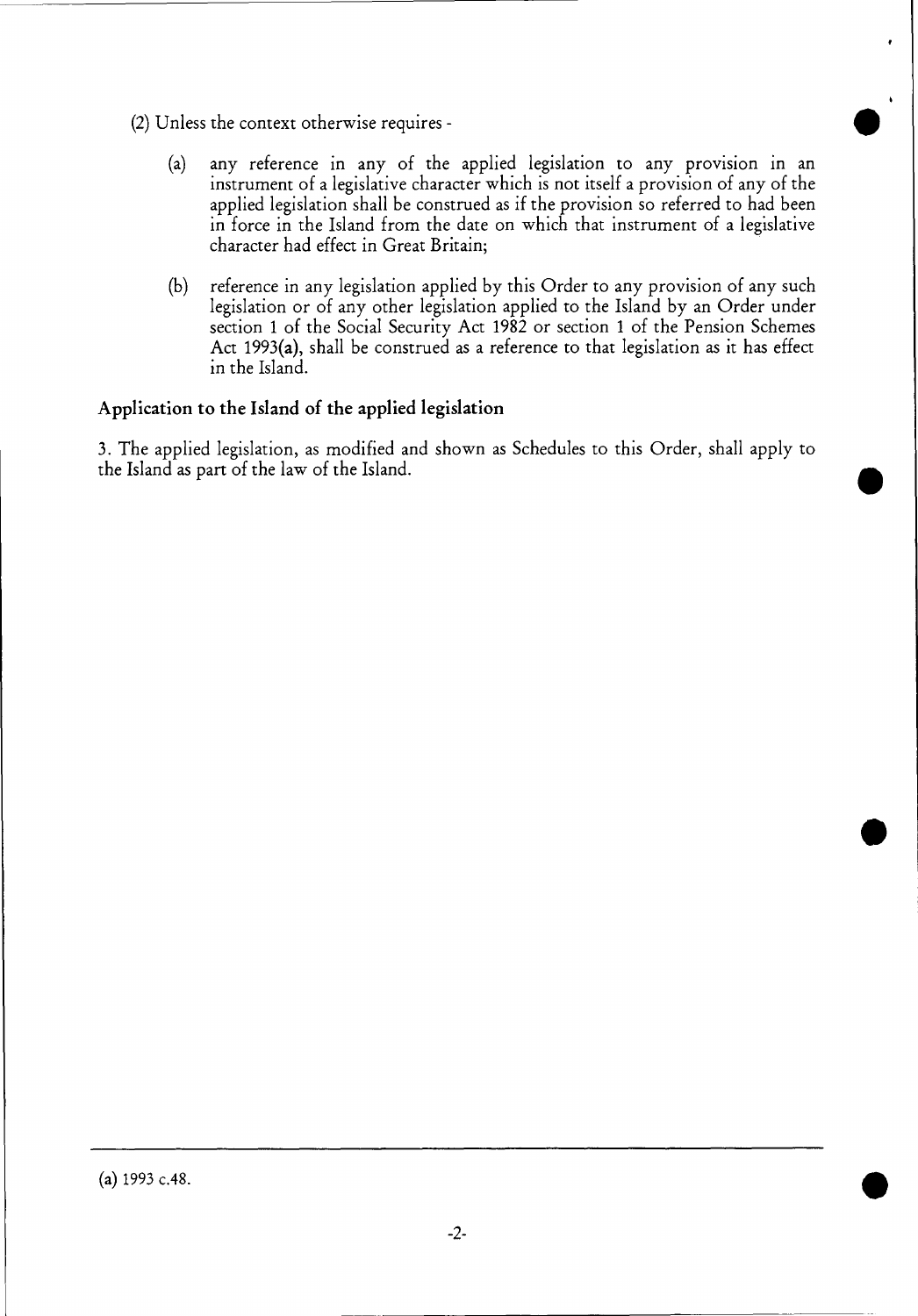# **SCHEDULE 1**

This Schedule sets out the text of the Social Security (Contributions) (Re-rating and National Insurance Fund Payments) Order 1999 (S.I. 1999/263) with such exceptions, adaptations and modifications made where necessary

> Note: Modifications subject to which the legislation is applied to the Island are in *bold italic* type

### STATUTORY INSTRUMENTS

#### **1999 No. 263**

### **SOCIAL SECURITY**

The Social Security (Contributions) (Re-rating and National Insurance Fund Payments) Order 1999

#### **Citation, commencement and interpretation**

1. (1) This Order may be cited as the Social Security (Contributions) (Re-rating and National Insurance Fund Payments) Order 1999 and shall come into force on 6<sup>th</sup> April 1999.

(2) In this Order "the Act" means the Social Security Contributions and Benefits Act 1992.

#### **Rate of, and small earnings exception from, Class 2 contributions**

2. In section 11 of the Act (Class 2 contributions)(a) -

- (a) in subsection (1) (weekly rate) for "£6.35", substitute "£6.55";
- (b) in subsection (4) (small earnings exception) for "£3,590", substitute "£3,770".

#### **Amount of Class 3 contributions**

3. In section 13(1) of the Act (amount of Class 3 contributions)(b) for "£6.25", substitute "£6.45".

### **Lower and upper limits for Class 4 contributions**

4. In section 15(3) and section 18(1) of the Act (Class 4 contributions recoverable under the Income Tax Acts and under regulations)(c) -

- (a) for "£7,310" (lower limit) in each place where it appears, substitute "£7,530";
- (b) for  $£25,220"$  (upper limit) in both places where it appears, substitute " $£26,000"$ .

### **Prescribed percentage of estimated benefit expenditure**

5. *Omitted.* 

**4 11)** 

<sup>(</sup>a) Section 11 was further amended by article 2 of S.I. 1998/469 from  $6<sup>th</sup>$  April 1998

<sup>(</sup>b) Section 13 was further amended by article 3 of S.I. 1998/469 from  $6<sup>th</sup>$  April 1998

<sup>(</sup>c) The lower and upper limits were further amended by article 4 of S.1. 1998/469 from  $6<sup>th</sup>$  April 1998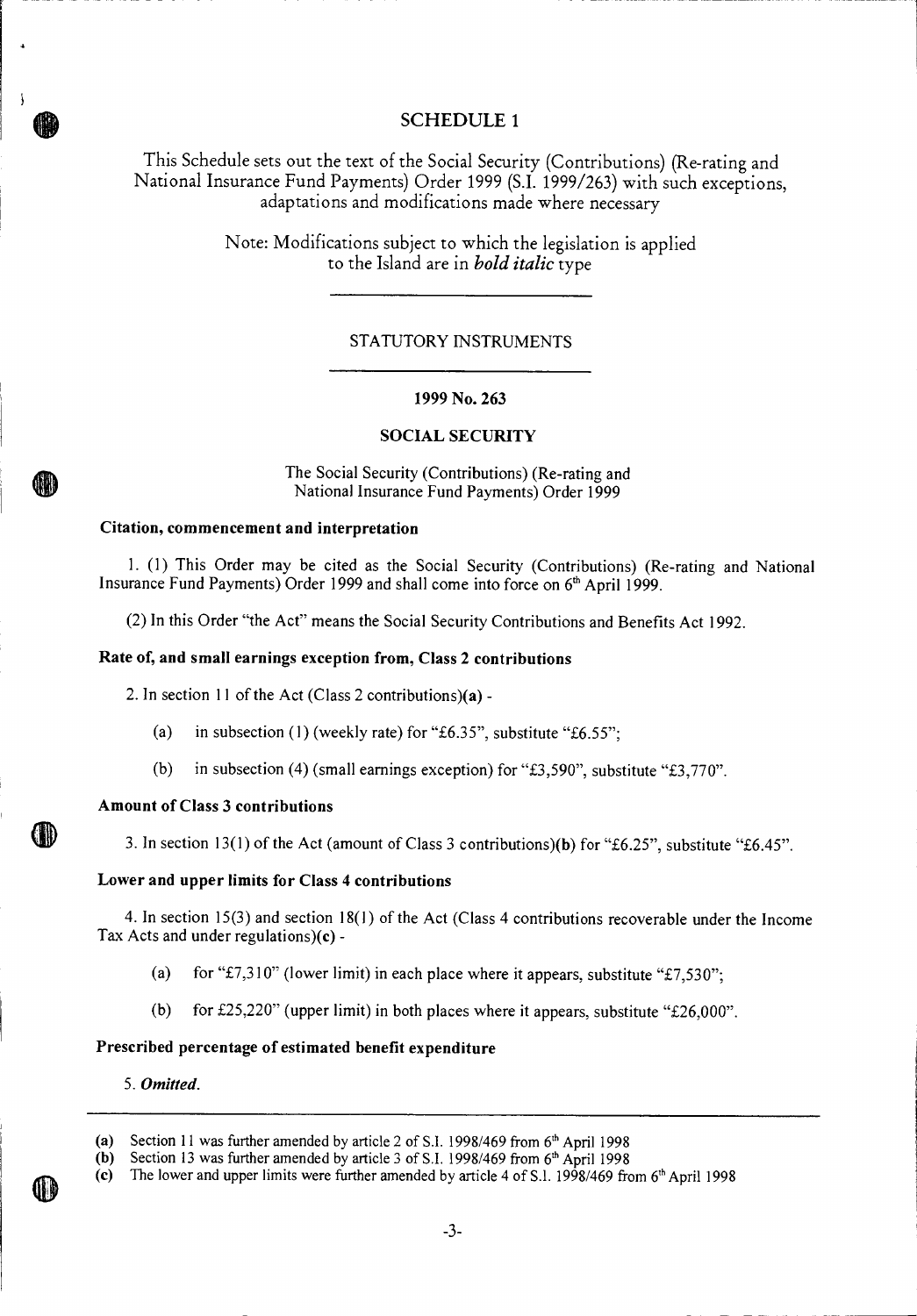## **SCHEDULE 2**

This Schedule sets out the text of the Social Security (Contributions) (Re-rating) Consequential Amendment Regulations 1999 (S.I. 1999/361) with such exceptions adaptations and modifications made where necessary

#### STATUTORY INSTRUMENTS

#### **1999 No. 361**

### **SOCIAL SECURITY**

#### The Social Security (Contributions) (Re-rating) Consequential Amendment Regulations 1999

#### **Citation and commencement**

1. These Regulations may be cited as the Social Security (Contributions) (Re-rating) Consequential Amendment Regulations 1999 and shall come into force on  $6<sup>th</sup>$  April 1999 immediately after the coming into force of the Social Security (Contributions) (Re-rating and National Insurance Fund Payments) Order 1999(a).

#### **Amendment of the Social Security (Contributions) Regulations 1979**

2. In regulation 98 of the Social Security (Contributions) Regulations 1979 (modifications of provisions of the Social Security Contributions and Benefits Act 1992 in relation to share fishermen)(b), in paragraph (c) (weekly rate of any Class 2 contributions payable by share fishermen) for "£7.00" substitute "£7.20".

<sup>(</sup>a) S.I. 1999/263.

<sup>(</sup>b) S.I. 1979/591; the relevant amending instruments are 1996/2367 and 1997/545.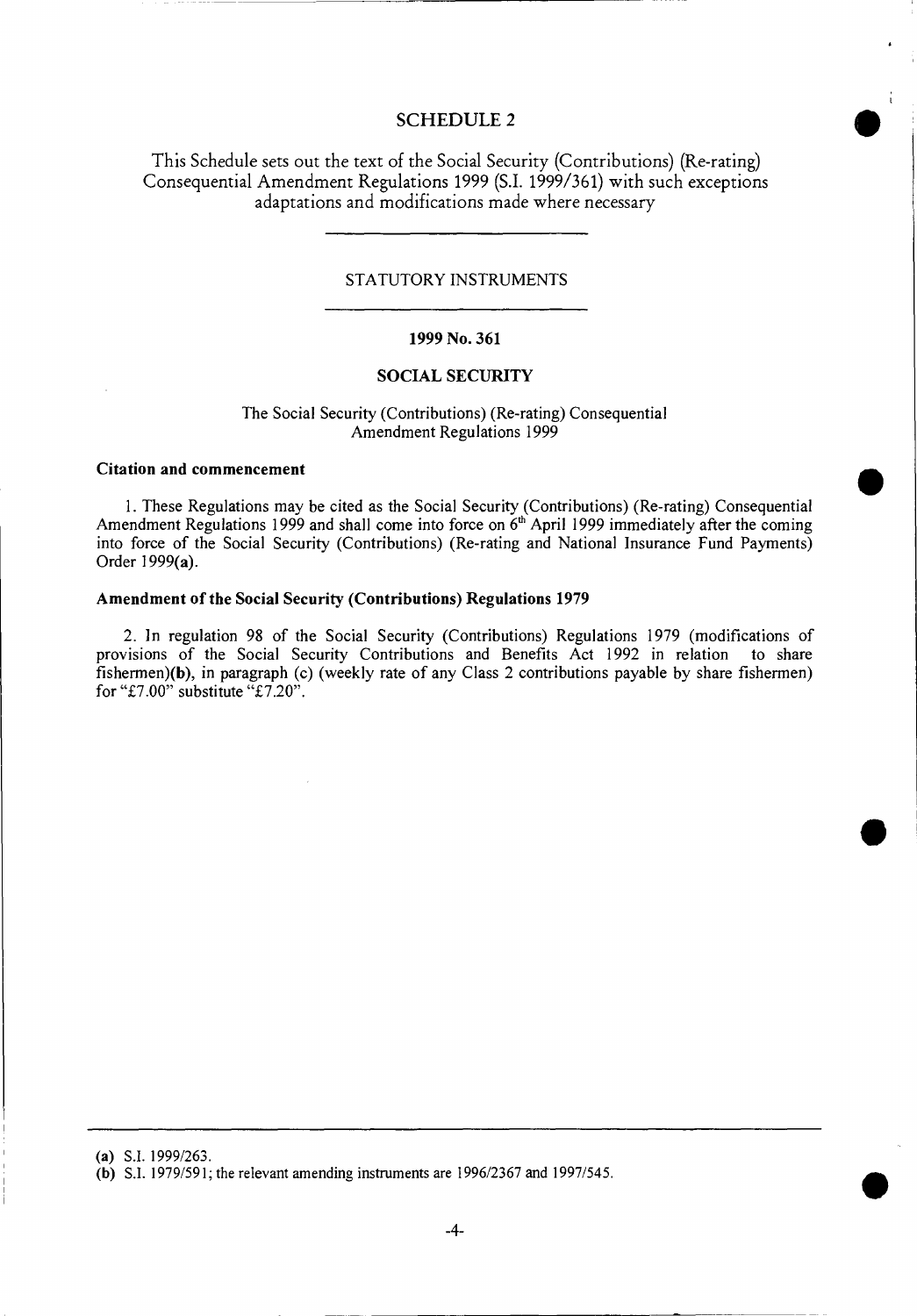# **SCHEDULE 3**

This Schedule sets out the text of regulations 1 and 3 of the Social Security (Contributions and Credits) (Miscellaneous Amendments) Regulations 1999 (S.I. 1999/568) with such exceptions adaptations and modifications made where necessary

> Note: Modifications subject to which the legislation is applied to the Island are in *bold italic* type

### STATUTORY INSTRUMENTS

#### **1999 No. 568**

#### **SOCIAL SECURITY**

The Social Security (Contributions and Credits) (Miscellaneous Amendments) Regulations 1999

#### **Citation, commencement and interpretation**

1. (1) These Regulations may be cited as the Social Security (Contributions and Credits) (Miscellaneous Amendments) Regulations 1999 and shall come into force -

*(a) Omitted;* 

 $\bullet$ 

•

•

(b) for all other purposes, on  $6<sup>th</sup>$  April 1999.

(2) In these Regulations "the principal Regulations" means the Social Security (Contributions) Regulations 1979(a).

#### **Substitution of regulation** *7* **of the principal Regulations**

3. For regulation 7 of the principal Regulations (lower and upper earnings limits), substitute **-** 

### **"Lower and upper earnings limits and earnings threshold**

7. For the purposes of section 5(1) of the Social Security Contributions and Benefits Act 1992 (which provides for lower and upper earnings limits and an earnings threshold to be specified for each tax year in respect of Class I contributions), for the year which begins on  $6<sup>th</sup>$  April 1999 -

- (a) the lower earnings limit (for primary Class 1 contributions) for that year shall be £66;
- (b) the upper earnings limit (for primary Class I contributions) for that year shall be £500;

• (a) S.I. 1979/591.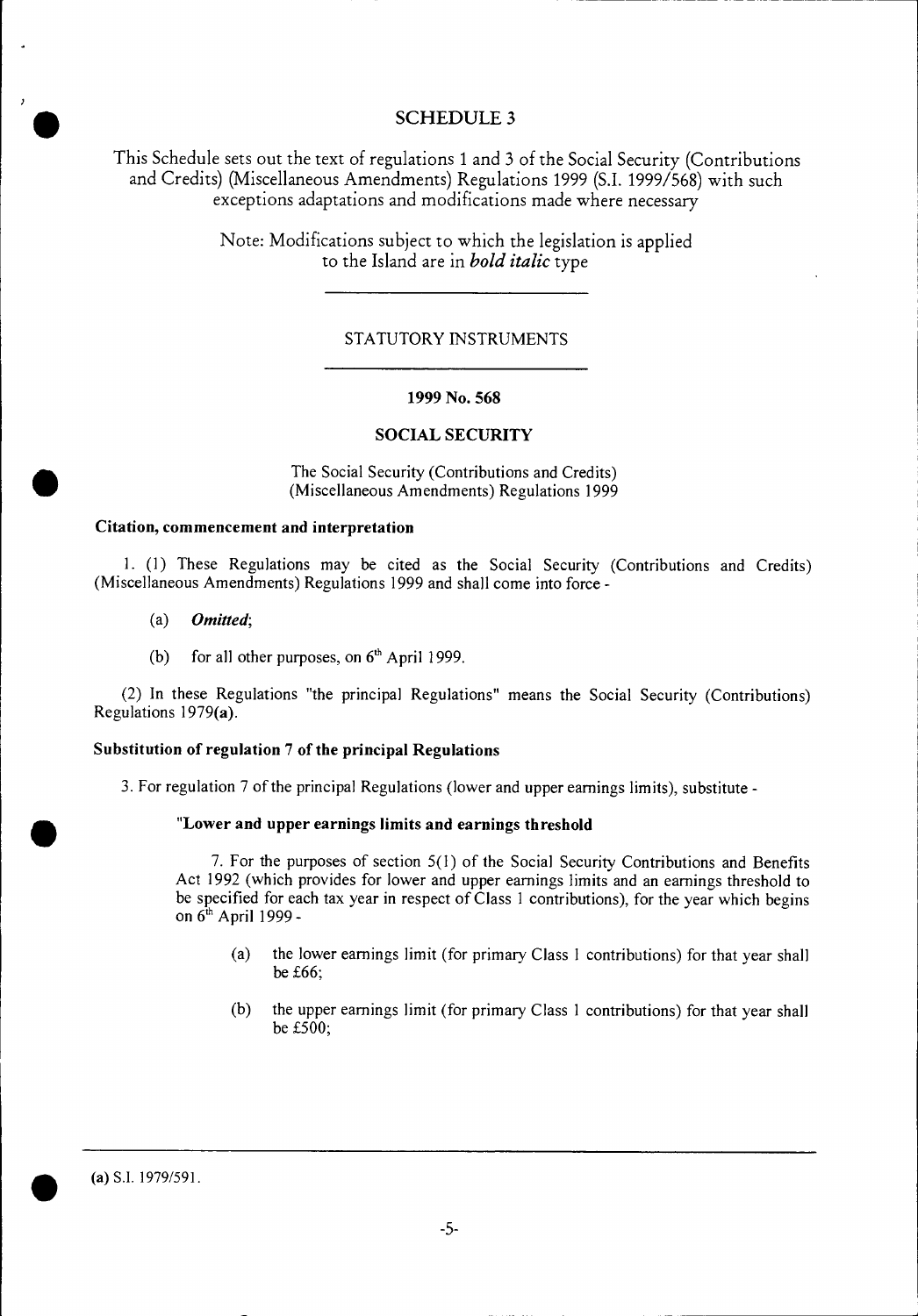- (c) the earnings threshold (for secondary Class 1 contributions) for that year shall be -
	- (i) £83 per week where the earnings period is a week;
	- (ii) £361 per month where the earnings period is a month;
	- (iii) £4,335 per year where the earnings period is a year.".

Made 22nd February 2000

an Clinstian

Minister for Health and Social Security

# EXPLANATORY NOTE

(This note is not part of the Order)

- 1. Section 1 of the Social Security Act 1982 enables the Department by Order to apply to the Island, as part of the law of the Island, subject to such exceptions, adaptations and modifications as may be specified in the Order, any legislation to which the Act applies.
- 2. Inter alia, the Act applies to the Social Security Acts 1975 to 1998 and any statutory instruments made or having effect as if made under those Acts.
- 3. This Order applies to the Island the legislation referred to in Article 2(1) of the Order the provisions of which, as applied, are summarised in the following paragraphs. The applied legislation comes into force or is deemed to have come into force, as the case may be, on the same day as the corresponding provisions come or came into force in Great Britain. Where necessary the provisions have been applied in the Island administratively pending their application by Order.
- 4. The Social Security (Contributions) (Re-rating and National Insurance Fund Payments) Order 1999 (S.I. 1999/263)

The Order increases the rates of Class 2 and Class 3 contributions specified in sections 11(1) and 13(1) of the Act from  $f_6$ .35 to  $f_6$ .55 and from  $f_6$ .25 to  $f_6$ .45 respectively, and increases from £3,590 to £3,770 the amount of earnings specified in section 11(4) below which an earner may be excepted from liability for Class 2 contributions (articles 2 and 3).

The Order increases, from £7,310 to £7,530 and from £25,220 to £26,000 respectively, the lower and upper limits of profits or gains specified in sections 15(3) and 18(1) of the Act between which Class 4 contributions are payable (article 4).